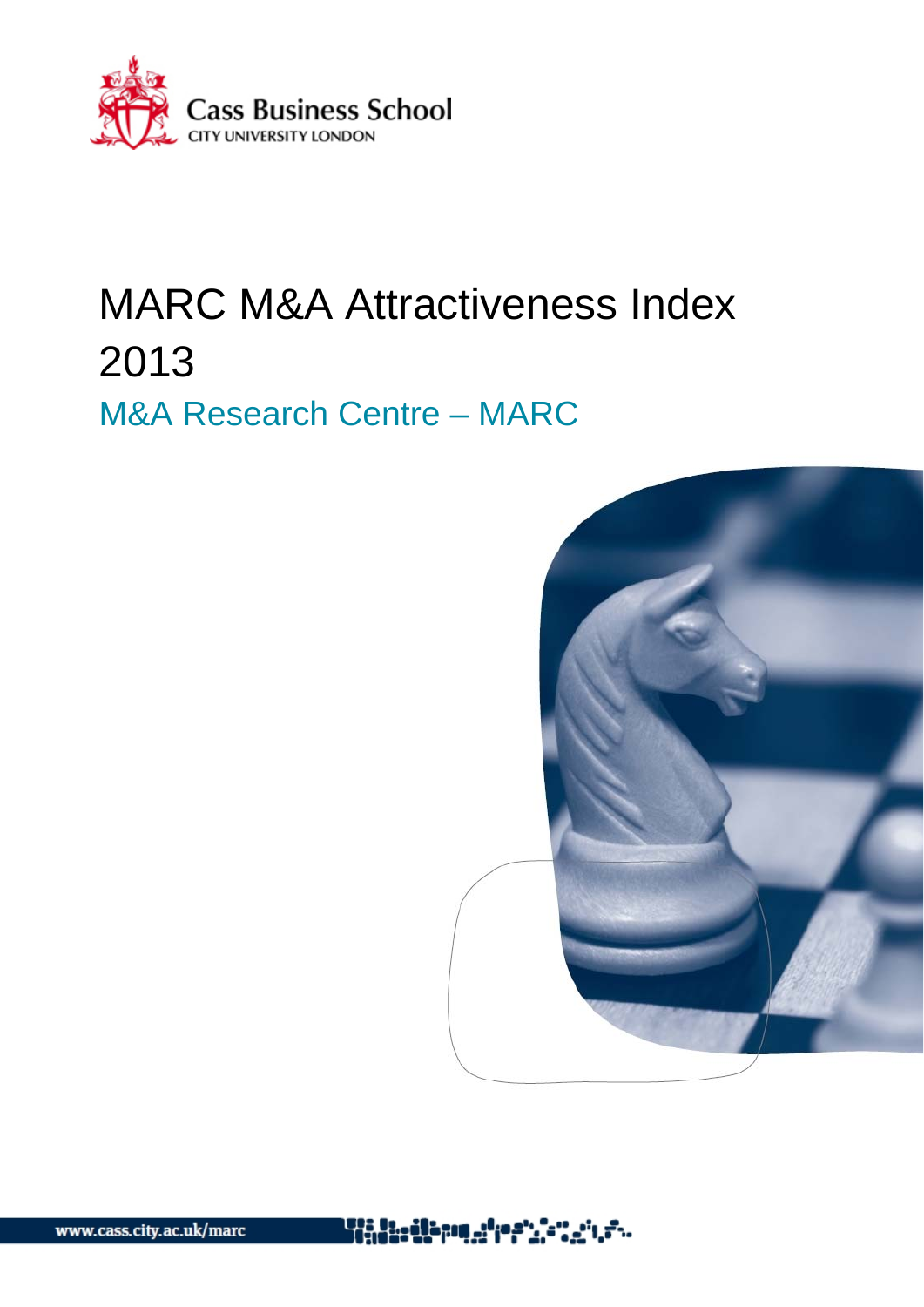## **MARC – Mergers & Acquisitions Research Centre**

MARC is the Mergers and Acquisitions Research Centre at Cass Business School, City University London – the first research centre at a major business school to pursue focussed leading-edge research into the global mergers and acquisitions industry.

MARC blends the expertise of M&A accountants, bankers, lawyers, consultants and other key market participants with the academic excellence of Cass to provide fresh insights into the world of deal-making.

Corporations, regulators, professional services firms, exchanges and universities use MARC for swift access to research and practical ideas. From deal origination to closing, from financing to integration, from the hottest emerging markets to the board rooms of the biggest corporations, MARC researches the wide spectrum of mergers, acquisitions and corporate restructurings.

The Centre is proud to have its senior sponsors, Ardian, Credit Suisse and EY, and sponsors, Mergermarket and Towers Watson, as research partners.

Senior Sponsors







Sponsors

**MERGERMARKET GROUP** 

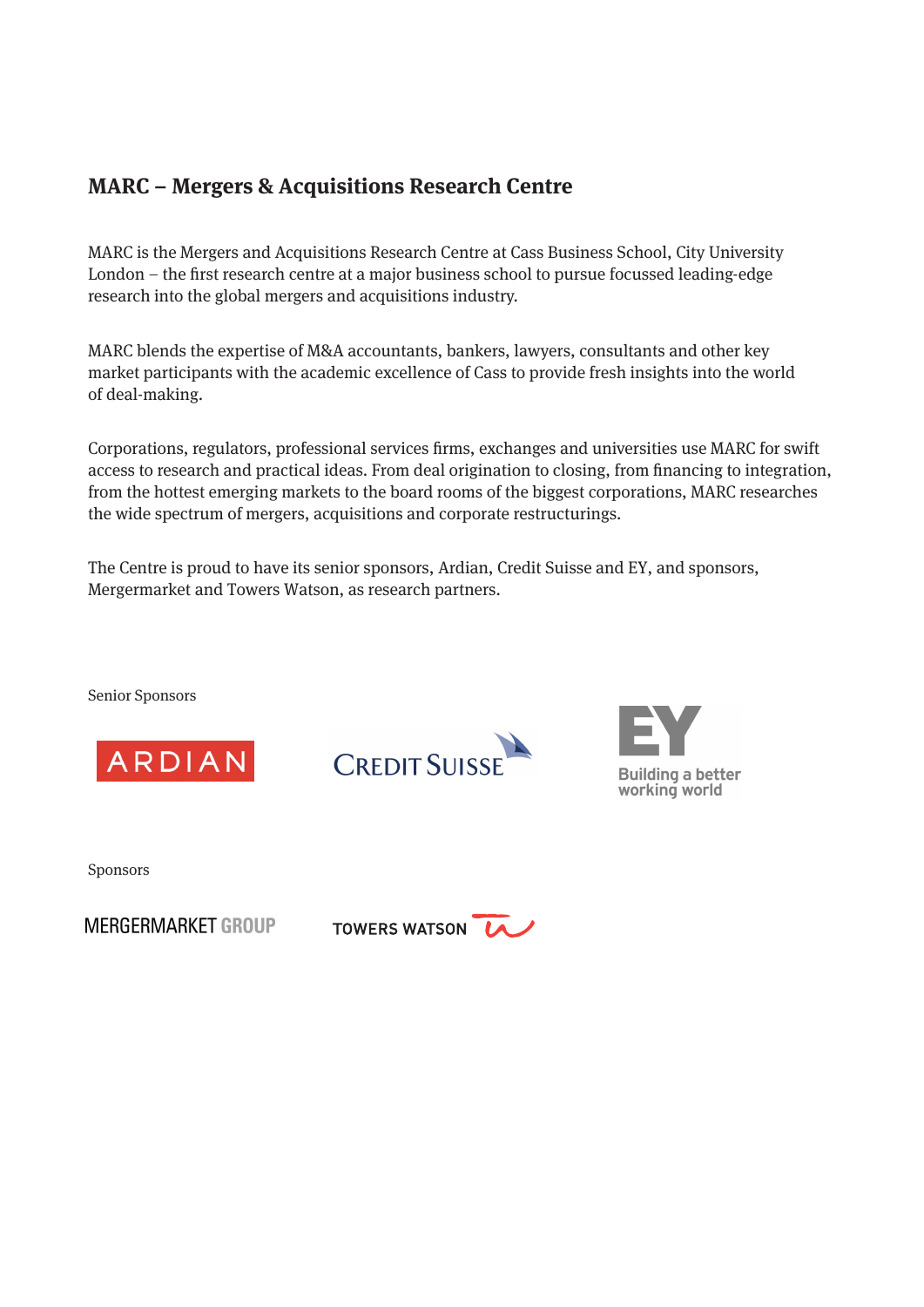## *Overview*

ollowing the financial crisis, the annual **level of M&A activity in the so-called** emerging markets has retracted ollowing the financial crisis, the annual<br>level of M&A activity in the so-called<br>emerging markets has retracted<br>somewhat from its peak in 2010, when they accounted for 40% of the global market share, but remain high at 37% of the volume of transactions announced worldwide. However, as opportunities in these growth markets are certainly attractive, challenges remains.

In collaboration with its research partners, the M&A Research Centre (MARC) at Cass Business School provides its third annual report on the attractiveness for M&A purposes of countries worldwide. The *MARC M&A Attractiveness Index* illustrates each country's ability to attract and sustain M&A activity, as well as identifying areas in which improvement is needed. *The index rates 131 countries according to their regulatory and political, economic and financial, and technological and socio-economic environments, as well as their level of assets and infrastructure.* It looks at the attractiveness of each country for domestic and inward deals and does not address external acquisitions for companies based in that country.

#### Highlights of this report:

*The US and South Korea are the highest ranked countries in terms of M&A attractiveness globally with Singapore, the UK and Hong Kong following closely in third, fourth and fifth position respectively.* The financial turmoil of the last five years has reflected negatively in the M&A activity of some European countries during this period. Economic and regulatory challenges have seen the rankings of Iceland (-16), Greece (-11), Finland (-9), Ireland (-8) and Cyprus (-7) fall significantly in the global ranking over the last five years. Iceland suffered the sharpest drop and is currently ranked 56th due to its deteriorating regulatory and political environment (an increase in the number of days for the ease of trading across borders (4 days) and enforcing contracts (24 days) over the five-year period). Not surprisingly, three G7 countries - Japan, Germany and Italy – fell by at least three places over the last five years.

*Columbia, Malaysia, Kazakhstan and the United Arab Emirates (UAE) emerge as having potential as future growth markets for M&A activity. While Columbia has made great strides by climbing 15 places in the global market ranking, Malaysia, currently ranked 15th, rose by nine places over the last five years. The UAE and Kazakhstan gained eight and nine places respectively over the last five years and are currently ranked 19th and 39th respectively.*  Improvements in the regulatory and political factors have been the major driver behind Columbia and Malaysia's rise (a shortening of the number of days needed to complete formalities for starting a business (-29; -21), registering properties (-8; -130) and trading across borders (-10; -2), whereas advancement in technological development is pushing the index scores of both the UAE and Kazakhstan upwards.

*Unsurprisingly, North America continues to represent the strongest region for M&A activity with a score of 86%. Although Asia claimed three of the top five country rankings in the 2013 MARC M&A Attractiveness Index, it remains in fourth place in the overall regional ranking. However, the region's score of 73% is not far from that of the second and third ranked regions, Western Europe and Oceania with 76% and 75% respectively.*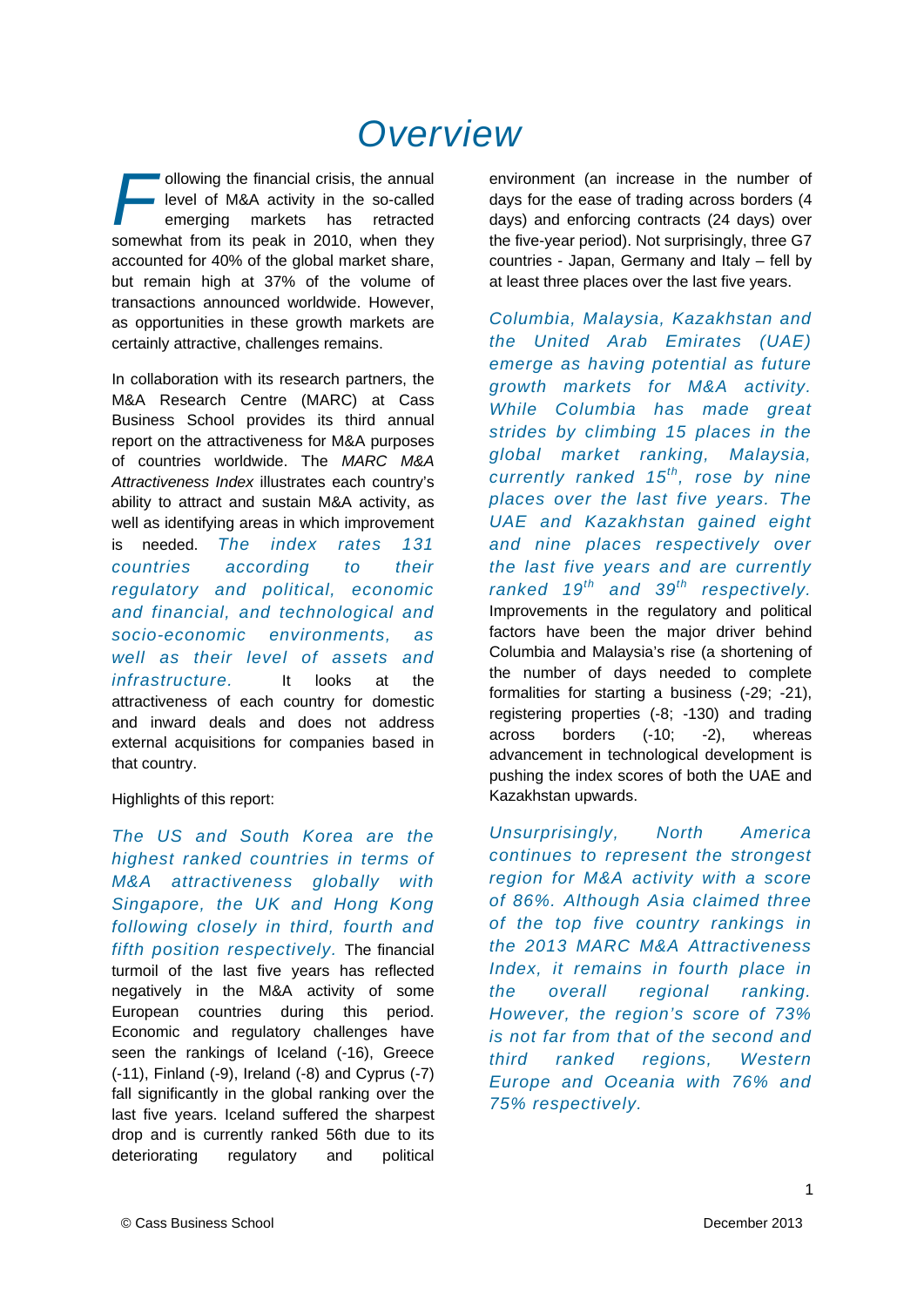## *MARC M&A Attractiveness Index 2013*

**n average, 39% of annual M&A activity over the last four years has taken place in emerging markets, as seen in Exhibit 1. This steady level of M&A activity follows an increasing trend in gross domestic product (GDP) in the same period**, currently 57% according to the IMF's 'World Economic Outlook Database'. The development of legal systems and increased political and economic stability have also encouraged the rapid growth of domestic and inter-regional M&A activity in these markets, along with cross-border deals between developed and emerging countries. *O*

**Following the successful launch of the**  *MARC M&A Attractiveness Index* **in 2011, this report provides an update for 2013, ranking a total of 131 countries worldwide.** The index provides each country with a percentage figure which indicates its attractiveness for M&A purposes, i.e. its ability to attract and sustain business activity. The proprietary methodology for ranking and assessing a country's attractiveness for M&A activity has been developed by the M&A

Research Centre at Cass Business School, London. The index uses an average weighting of five groups of country development factors. These factors have been discussed by a number of market practitioners and tested against historical market information, as described in the Sample and Methodology section at the end of this report.

Twenty-three country development indicators have been aggregated into the following five areas:

- Regulatory and Political factors (e.g., rule of law, political stability and control of corruption)
- Economic and Financial factors (e.g., GDP size and growth, inflation, stock market capitalisation and access to financing)
- Technological factors (e.g., innovation and level of high-tech exports)
- Socio-economic factors (e.g., population and demographics)
- Infrastructure and Assets (e.g., road and rail network, and number of registered companies).



Exhibit 1: M&A activity involving targets from non-traditional M&A markets

 $\mathcal{D}$ Exhibit 1 shows the M&A activity (the proportion of announced global minority and majority transactions) involving targets from non-traditional M&A markets plotted against those countries' proportion of global GDP (an average five-year forward estimate). Note that the data labels refer to the proportion of global announced M&A volume. For the purpose of this graph, 'nontraditional M&A markets' are defined as all countries excluding those in the 'traditional' M&A markets, namely North America, Western Europe, Australia, New Zealand and Japan. Note the volume for the year 2013 takes into account all transactions for the period January to the end of November.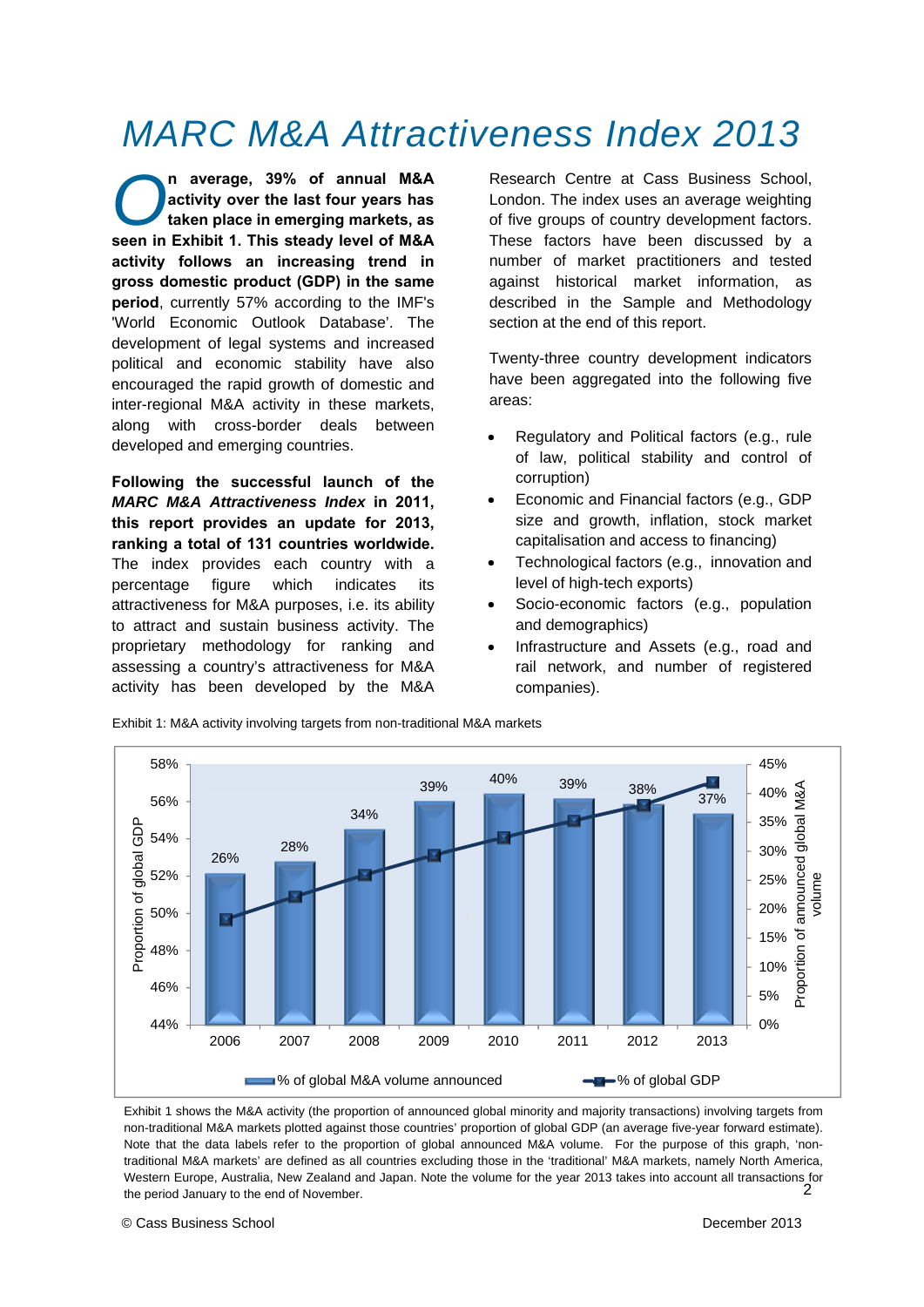## *Movers and Shakers*

 $\blacktriangleright$  xhibits 2 (A) and (B) provide the ranking of the top 100 countries worldwide using the *MARC M&A Athibits 2 (A) and (B) provide the*<br> **Athing of the top 100 countries**<br> *Attractiveness Index for 2013. The exhibits* present the changes in the rankings compared to the previous update in 2012 and over the last five years, providing both a clear overview and a snapshot of the drivers contributing to positive or negative movements from an M&A perspective. The 'Market opportunities' and 'Market challenges' columns give the factor range for each country, with the highest ranking factor group being presented as the country's most attractive feature or opportunity, whereas the lowest ranked factor group is presented as the major challenge facing firms.

Each exhibit provides the scores for all countries. The first (2 (A)) shows the most mature countries and the second (2 (B)) those which are less developed. Exhibit 2 (A) shows four Asian, four European and two North American countries forming the top ten of the 2013 index. The Asian countries are South Korea  $(2^{nd})$ , Singapore  $(3^{rd})$ , Hong Kong  $(5^{th})$ and China  $(10<sup>th</sup>)$ . The UK is ranked fourth, the top European country in the top ten, with Germany  $(6<sup>th</sup>)$ , France  $(8<sup>th</sup>)$  and The Netherlands  $(9<sup>th</sup>)$  completing this regional area. The North American countries, the US  $(1<sup>st</sup>)$ and Canada  $(7<sup>th</sup>)$ , make up the rest of the top ten.

The high ranking positions of the US, the UK, Hong Kong, Germany and France were driven mainly by the high levels in infrastructure and the availability of assets (companies with over \$1m in total assets) reflecting the high level of transport facilities and large number of sizeable firms as targets for investment. This is in contrast to other countries in the top ten, which saw technology as their main opportunity (South Korea, Canada and The Netherlands), while regulatory and political stability is key for Singapore and China, the attractiveness of which is mainly driven by socio-economic factors.

Exhibit 2 (A) shows the year-on-year and fiveyear movements of the countries in the ranking. Interestingly, in the top ten, two Asian countries, Hong Kong and China, have moved up the rankings, while Canada has fallen by one place over the past five years. Over this longer period, South Korea and Hong Kong have moved up three positions due to improvements in regulatory and political and economic and financial factors, respectively. The reduction in time to complete formalities (- 10 days), paying taxes (-3 days) and trading across borders (-4 days) are the key drivers behind South Korea's rise and an increase in GDP of 30% improved Hong Kong's ranking. Germany has dropped three places, mainly driven by regulatory and political (an increase in the number of days for paying taxes) and socio-economic (a decrease in population size and population demographic) factors.

Further down the top 50 table, the most significant improvement over the past year is South Africa, which rose four places, mainly driven by regulatory and political factors (an improvement in the number of days for crossborder trading (-9 days). Not surprisingly, Greece (-11), Finland (-9) and Ireland (-8) fell significantly over the last five years. While Greece's drop has been due to regulatory and political factors, Finland's was driven by technological factors (a fall in high-tech exports, exemplified by Nokia's woes). An increase in the number of days needed for enforcing contracts (from 515 days to 650 days) was the main driver of the fall in Ireland's global ranking. Other countries which fell significantly in the rankings in Exhibit (B) over the five-year period are Iceland (-16), Argentina (-18) and Jordan (-11). Colombia, on the other hand, is among the top movers in terms of improvement in the *MARC M&A Attractiveness Index Score* 2013. It gained 15 places, currently 50th, due to regulatory and political improvements, a significant change over the last five years. We find Malaysia (+9), Kazakhstan (+9) and the UAE (+8) as the front runners in terms of moving up the rankings as mature countries in Exhibit 2 (A) over the last five years.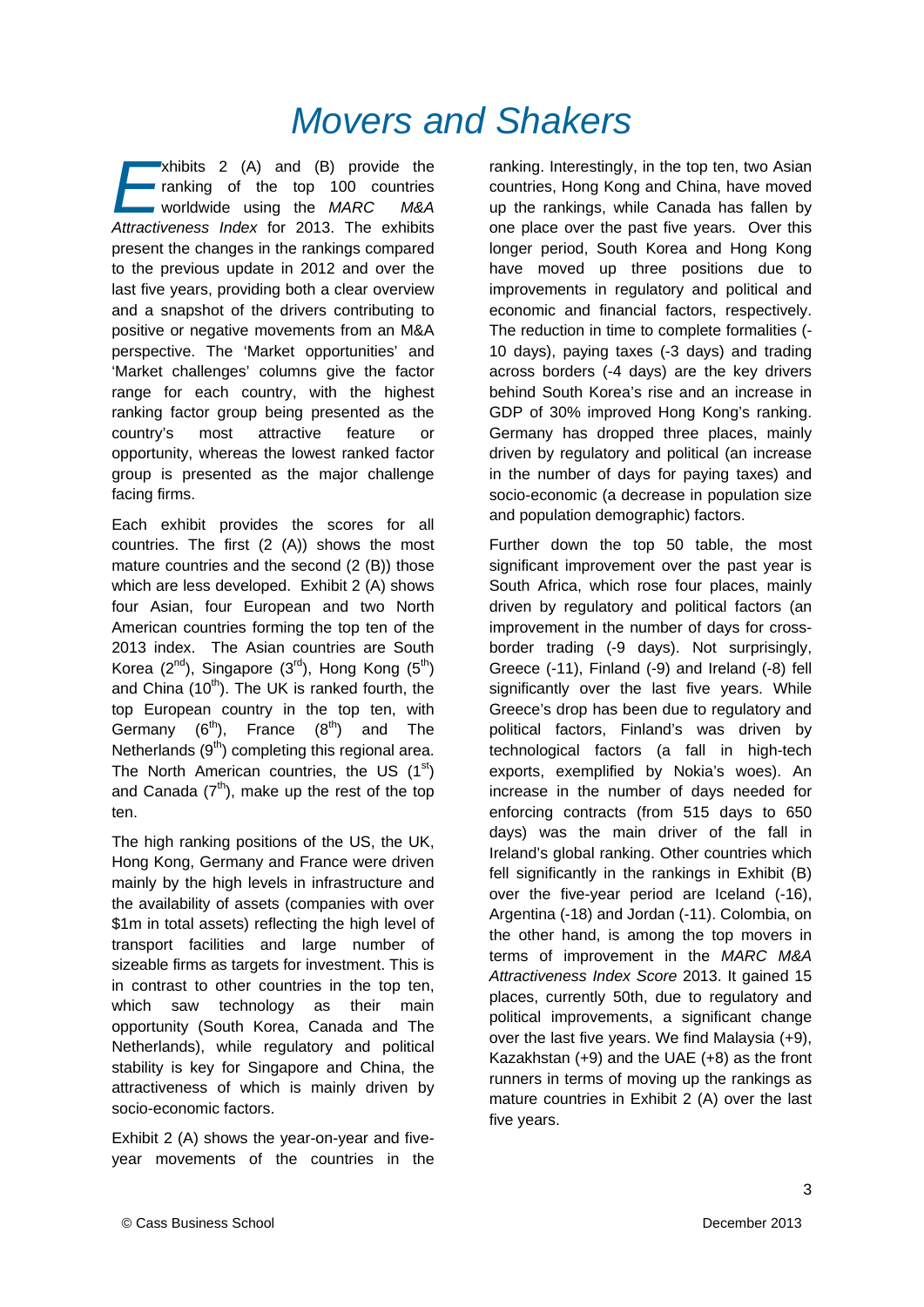#### Exhibit 2 (A): *MARC M&A Attractiveness Index* 2013 - Country Ranking 1-50

| Rank             | Country                     | Index<br>score | Rank<br>1YR $\Delta$    | Rank<br>5YR $\Delta$ | <b>Market opportunities</b>     |     | <b>Market challenges</b>        |     |
|------------------|-----------------------------|----------------|-------------------------|----------------------|---------------------------------|-----|---------------------------------|-----|
| $\mathbf{1}$     | <b>United States</b>        | 87%            | $\mathbf 0$             | $\mathbf 0$          | Infrastructure and Assets       | 99% | Socio-Economic                  | 78% |
| $\overline{2}$   | South Korea                 | 83%            | $\mathbf 0$             | 3                    | Technological                   | 93% | <b>Economic and Financial</b>   | 74% |
| 3                | Singapore                   | 82%            | $\mathbf 0$             | $-1$                 | Regulatory and Political        | 93% | Socio-Economic                  | 69% |
| $\overline{4}$   | <b>United Kingdom</b>       | 81%            | $\mathbf 0$             | $\mathbf 0$          | Infrastructure and Assets       | 95% | <b>Economic and Financial</b>   | 69% |
| 5                | Hong Kong                   | 80%            | $\overline{2}$          | 3                    | Infrastructure and Assets       | 88% | Socio-Economic                  | 73% |
| 6                | Germany                     | 80%            | $\mathbf 0$             | $-3$                 | Infrastructure and Assets       | 97% | <b>Economic and Financial</b>   | 66% |
| $\overline{7}$   | Canada                      | 80%            | $-2$                    | $-1$                 | Technological                   | 86% | Infrastructure and Assets       | 74% |
| 8                | France                      | 79%            | $\mathbf 0$             | 1                    | Infrastructure and Assets       | 93% | Socio-Economic                  | 64% |
| $\boldsymbol{9}$ | Netherlands                 | 79%            | $\mathbf 0$             | 1                    | Technological                   | 92% | Socio-Economic                  | 61% |
| 10               | China                       | 78%            | $\mathbf{1}$            | $\overline{2}$       | Socio-Economic                  | 98% | <b>Regulatory and Political</b> | 43% |
| 11               | Japan                       | 78%            | -1                      | $-4$                 | Technological                   | 91% | Socio-Economic                  | 66% |
| 12               | Australia                   | 77%            | 0                       | $-1$                 | <b>Regulatory and Political</b> | 90% | Socio-Economic                  | 68% |
| 13               | Spain                       | 76%            | $\mathbf 0$             | $\mathbf{1}$         | Infrastructure and Assets       | 91% | <b>Regulatory and Political</b> | 69% |
| 14               | Switzerland                 | 75%            | 0                       | $-1$                 | Technological                   | 93% | Socio-Economic                  | 59% |
| 15               | Malaysia                    | 75%            | 0                       | 9                    | Technological                   | 85% | Socio-Economic                  | 64% |
| 16               | Thailand                    | 73%            | 0                       | $\mathbf{2}$         | Socio-Economic                  | 88% | <b>Regulatory and Political</b> | 53% |
| 17               | Norway                      | 72%            | $\mathbf{1}$            | 5                    | <b>Regulatory and Political</b> | 94% | Socio-Economic                  | 47% |
| 18               | Sweden                      | 72%            | -1                      | $-3$                 | Technological                   | 87% | Socio-Economic                  | 48% |
| 19               | <b>United Arab Emirates</b> | 72%            | $\mathbf{1}$            | 8                    | Infrastructure and Assets       | 84% | Technological                   | 59% |
| 20               | Denmark                     | 72%            | -1                      | $-1$                 | Regulatory and Political        | 91% | Socio-Economic                  | 43% |
| 21               | Austria                     | 71%            | $\mathbf{1}$            | $-5$                 | Technological                   | 84% | Socio-Economic                  | 59% |
| 22               | Belgium                     | 71%            | -1                      | $\mathbf{1}$         | Technological                   | 81% | Socio-Economic                  | 54% |
| 23               | Italy                       | 71%            | $\mathbf 0$             | -3                   | Infrastructure and Assets       | 94% | <b>Regulatory and Political</b> | 56% |
| 24               | <b>Czech Republic</b>       | 71%            | $\mathbf{1}$            | 1                    | Infrastructure and Assets       | 90% | <b>Economic and Financial</b>   | 54% |
| 25               | New Zealand                 | 71%            | -1                      | 1                    | Regulatory and Political        | 92% | Socio-Economic                  | 46% |
| 26               | Finland                     | 69%            | 0                       | -9                   | <b>Regulatory and Political</b> | 89% | Socio-Economic                  | 43% |
| 27               | Russia                      | 69%            | $\mathbf 0$             | 2                    | Socio-Economic                  | 94% | <b>Regulatory and Political</b> | 45% |
| 28               | Poland                      | 69%            | $\mathbf{1}$            | 5                    | Socio-Economic                  | 86% | <b>Regulatory and Political</b> | 52% |
| 29               | Ireland                     | 68%            | -1                      | -8                   | Technological                   | 86% | Socio-Economic                  | 48% |
| 30               | Luxembourg                  | 67%            | $\mathbf{1}$            | $\mathbf 0$          | Regulatory and Political        | 86% | Socio-Economic                  | 44% |
| 31               | Chile                       | 67%            | -1                      | 0                    | <b>Economic and Financial</b>   | 73% | Infrastructure and Assets       | 62% |
| 32               | Turkey                      | 67%            | 0                       | 5                    | Infrastructure and Assets       | 82% | <b>Economic and Financial</b>   | 55% |
| 33               | Malta                       | 65%            | $\mathbf 0$             | -5                   | Technological                   | 80% | Socio-Economic                  | 48% |
| 34               | <b>Brazil</b>               | 65%            | 1                       | 1                    | Socio-Economic                  | 84% | <b>Regulatory and Political</b> | 41% |
| 35               | Hungary                     | 65%            | $-1$                    | $-1$                 | Technological                   | 80% | Economic and Financial          | 44% |
| 36               | Slovakia                    | 65%            | 0                       | 0                    | Infrastructure and Assets       | 74% | Economic and Financial          | 47% |
| 37               | Portugal                    | 64%            | 1                       | -5                   | Infrastructure and Assets       | 70% | Socio-Economic                  | 58% |
| 38               | Mexico                      | 64%            | -1                      | 5                    | Infrastructure and Assets       | 72% | <b>Regulatory and Political</b> | 48% |
| 39               | Kazakhstan                  | 63%            | 0                       | 9                    | Infrastructure and Assets       | 79% | Regulatory and Political        | 43% |
| 40               | Romania                     | 63%            | 0                       | 6                    | Socio-Economic                  | 75% | <b>Economic and Financial</b>   | 47% |
| 41               | Morocco                     | 63%            | 0                       | 6                    | <b>Economic and Financial</b>   | 74% | Regulatory and Political        | 49% |
| 42               | South Africa                | 62%            | 4                       | 0                    | <b>Economic and Financial</b>   | 69% | Technological                   | 54% |
| 43               | India                       | 62%            | -1                      | -4                   | Infrastructure and Assets       | 81% | <b>Regulatory and Political</b> | 36% |
| 44               | Qatar                       | 62%            | $-1$                    | 6                    | Regulatory and Political        | 74% | Technological                   | 48% |
| 45               | Indonesia                   | 62%            | 0                       | 4                    | Socio-Economic                  | 83% | <b>Regulatory and Political</b> | 40% |
| 46               | Israel                      | 61%            | $-2$                    | -5                   | Technological                   | 81% | Socio-Economic                  | 42% |
| 47               | Vietnam                     | 61%            | 0                       | $-2$                 | Socio-Economic                  | 91% | Regulatory and Political        | 35% |
| 48               | Ukraine                     | 60%            | 0                       | 3                    | Socio-Economic                  | 84% | Regulatory and Political        | 30% |
| 49               | Greece                      | 59%            | $\overline{\mathbf{c}}$ | $-11$                | Technological                   | 69% | Regulatory and Political        | 48% |
| 50               | Colombia                    | 59%            | $-1$                    | 15                   | Socio-Economic                  | 70% | <b>Regulatory and Political</b> | 47% |

Exhibit 2 (A) shows the *MARC M&A Attractiveness Index* 2013 ('Index score' column) for the countries ranked between 1 and 50. The exhibit also provides the year-on-year and five-year changes in ranking for each country ('Rank 1YR' and 'Rank 5YR' columns). It also gives the range of factor scores, with the highest ranked factor and its corresponding score shown in the 'Market opportunities' column and the lowest ranked factor and its corresponding score shown in the 'Market challenges' column.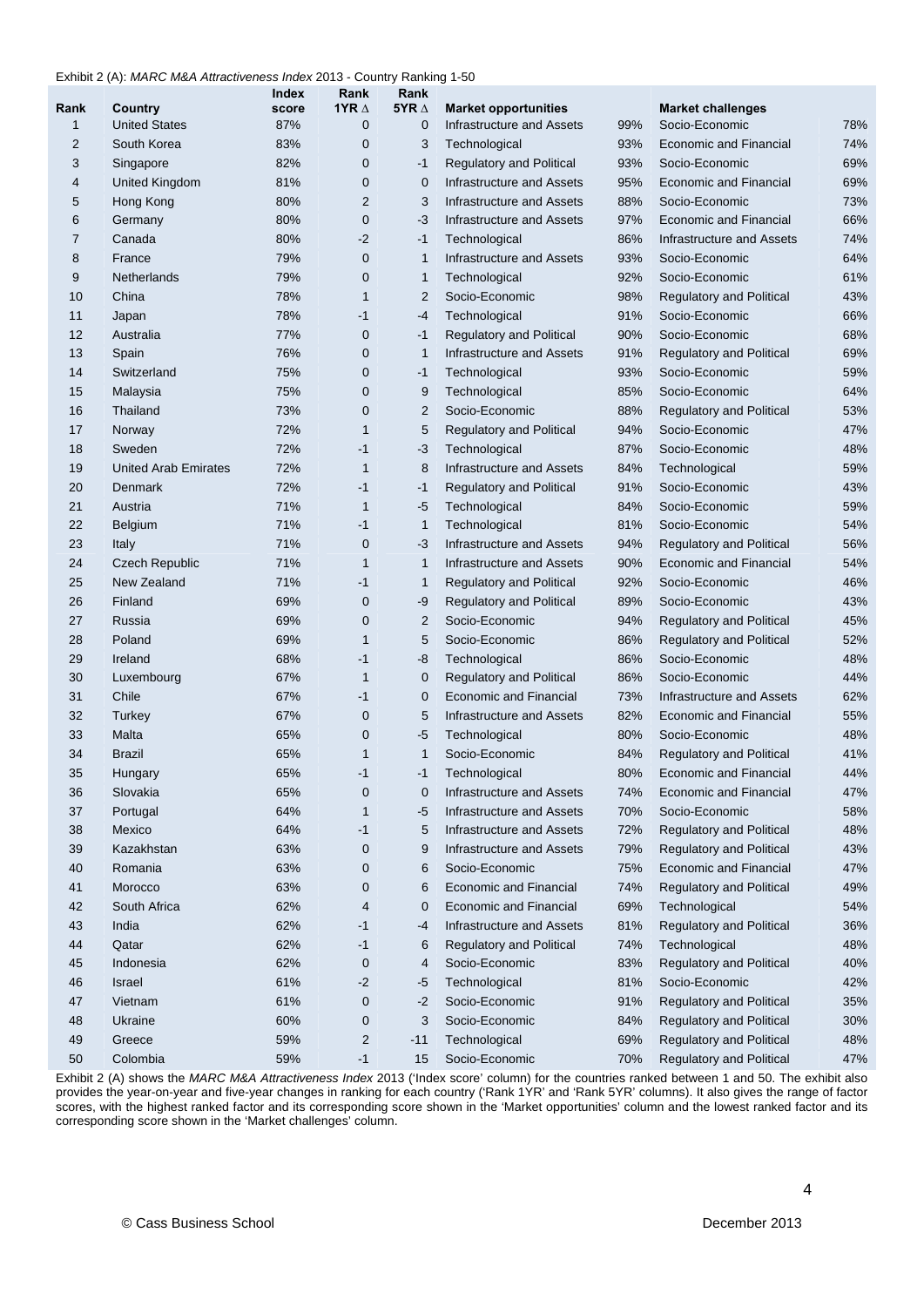#### Exhibit 2 (B): *MARC M&A Attractiveness Index* 2013 - Country Ranking 51-100

|      |                            | Index | Rank             | Rank           |                                  |     |                                  |     |
|------|----------------------------|-------|------------------|----------------|----------------------------------|-----|----------------------------------|-----|
| Rank | Country                    | score | 1YR $\Delta$     | 5YR $\Delta$   | <b>Market opportunities</b>      |     | <b>Market challenges</b>         |     |
| 51   | Cyprus                     | 59%   | $-1$             | -7             | Technological                    | 78% | <b>Economic and Financial</b>    | 42% |
| 52   | Kuwait                     | 58%   | $\overline{1}$   | $\mathbf{1}$   | Infrastructure and Assets        | 64% | Technological                    | 51% |
| 53   | <b>Bulgaria</b>            | 58%   | $-1$             | $\overline{2}$ | Technological                    | 65% | <b>Regulatory and Political</b>  | 49% |
| 54   | Lithuania                  | 57%   | $\overline{4}$   | 5              | <b>Regulatory and Political</b>  | 73% | Infrastructure and Assets        | 45% |
| 55   | Saudi Arabia               | 57%   | $-1$             | -3             | Socio-Economic                   | 70% | Infrastructure and Assets        | 49% |
| 56   | Iceland                    | 57%   | $-1$             | $-16$          | Technological                    | 84% | Socio-Economic                   | 35% |
| 57   | Panama                     | 57%   | $\overline{2}$   | 15             | Technological                    | 68% | Socio-Economic                   | 38% |
| 58   | Slovenia                   | 57%   | $-1$             | $-2$           | Technological                    | 69% | <b>Economic and Financial</b>    | 47% |
| 59   | Oman                       | 57%   | $-3$             | 11             | <b>Regulatory and Political</b>  | 71% | Technological                    | 48% |
| 60   | <b>Mauritius</b>           | 57%   | $\overline{2}$   | $-2$           | <b>Regulatory and Political</b>  | 72% | Technological                    | 40% |
| 61   | Croatia                    | 57%   | $\mathbf{0}$     | -4             | Technological                    | 70% | Socio-Economic                   | 52% |
| 62   | Philippines                | 56%   | $\mathbf{1}$     | 5              | <b>Economic and Financial</b>    | 70% | <b>Regulatory and Political</b>  | 35% |
| 63   | <b>Bahrain</b>             | 56%   | $-3$             | -3             | <b>Economic and Financial</b>    | 66% | Technological                    | 44% |
| 64   | <b>Belarus</b>             | 56%   | $\mathbf{1}$     | $\overline{2}$ | Socio-Economic                   | 72% | <b>Economic and Financial</b>    | 33% |
| 65   | Estonia                    | 55%   | $\mathbf{1}$     | $-1$           | <b>Regulatory and Political</b>  | 80% | Infrastructure and Assets        | 35% |
| 66   | Peru                       | 55%   | $\mathbf{1}$     | $\overline{7}$ | Economic and Financial           | 62% | Infrastructure and Assets        | 47% |
| 67   | Latvia                     | 55%   | -3               | -4             | Technological                    | 71% | Infrastructure and Assets        | 44% |
| 68   | Tunisia                    | 55%   | $\mathbf 0$      | -6             | Socio-Economic                   | 71% | Infrastructure and Assets        | 46% |
| 69   | Iran                       | 55%   | $\mathbf 0$      | -8             | Socio-Economic                   | 92% | <b>Regulatory and Political</b>  | 31% |
| 70   | Bosnia and Herzegovina     | 54%   | $\mathbf{1}$     | 15             | Infrastructure and Assets        | 63% | <b>Regulatory and Political</b>  | 39% |
| 71   | Macedonia                  | 54%   | 3                | 10             | <b>Regulatory and Political</b>  | 63% | <b>Infrastructure and Assets</b> | 43% |
| 72   | Argentina                  | 53%   | $-2$             | $-18$          | Infrastructure and Assets        | 67% | <b>Economic and Financial</b>    | 35% |
| 73   | Egypt                      | 53%   | $-1$             | $-4$           | <b>Infrastructure and Assets</b> | 76% | Regulatory and Political         | 35% |
| 74   | Uzbekistan                 | 52%   | $-1$             | $\overline{2}$ | Socio-Economic                   | 70% | <b>Regulatory and Political</b>  | 34% |
| 75   | Moldova                    | 52%   | $\overline{4}$   | $-1$           | Socio-Economic                   | 63% | <b>Economic and Financial</b>    | 33% |
| 76   | Montenegro                 | 51%   | $\mathbf 0$      | -8             | Infrastructure and Assets        | 63% | Socio-Economic                   | 44% |
| 77   | <b>Bahamas</b>             | 51%   | $-2$             | $\mathbf 0$    | <b>Regulatory and Political</b>  | 62% | Technological                    | 40% |
| 78   | Lebanon                    | 51%   | 3                | 6              | Infrastructure and Assets        | 59% | Regulatory and Political         | 36% |
| 79   | Costa Rica                 | 51%   | $-2$             | 3              | Technological                    | 66% | Infrastructure and Assets        | 39% |
| 80   | Azerbaijan                 | 51%   | $\mathbf 0$      | 6              | Socio-Economic                   | 75% | <b>Economic and Financial</b>    | 33% |
| 81   | Georgia                    | 51%   | $\overline{1}$   | $-1$           | <b>Regulatory and Political</b>  | 63% | <b>Economic and Financial</b>    | 43% |
| 82   | Jordan                     | 51%   | $-4$             | $-11$          | <b>Economic and Financial</b>    | 63% | Socio-Economic                   | 36% |
| 83   | <b>Brunei</b>              | 50%   | $\mathbf 0$      | $-5$           | Technological                    | 64% | <b>Infrastructure and Assets</b> | 32% |
| 84   | Sri Lanka                  | 50%   | $\mathbf 0$      | -9             | Socio-Economic                   | 64% | Technological                    | 31% |
| 85   | Pakistan                   | 46%   | $\mathbf{1}$     | -6             | Infrastructure and Assets        | 70% | Regulatory and Political         | 21% |
| 86   | Armenia                    | 46%   | $-1$             | 8              | Socio-Economic                   | 53% | <b>Economic and Financial</b>    | 34% |
| 87   | <b>Trinidad and Tobago</b> | 45%   | $\mathbf 0$      | $\mathbf 0$    | Socio-Economic                   | 58% | Technological                    | 38% |
| 88   |                            | 44%   | 3                | 9              | Socio-Economic                   | 73% |                                  | 19% |
| 89   | Bangladesh                 | 44%   | $\mathbf 0$      | -6             | Infrastructure and Assets        | 56% | Regulatory and Political         | 37% |
|      | Dominican Republic         |       |                  |                |                                  |     | Technological                    |     |
| 90   | Mongolia                   | 44%   | -2               | 9              | <b>Regulatory and Political</b>  | 52% | Infrastructure and Assets        | 29% |
| 91   | Uruguay                    | 43%   | $-1$             | $-3$           | Technological                    | 56% | Economic and Financial           | 29% |
| 92   | El Salvador                | 43%   | $\boldsymbol{0}$ | 14             | <b>Economic and Financial</b>    | 49% | Technological                    | 39% |
| 93   | Cape Verde                 | 42%   | $\boldsymbol{0}$ | 9              | <b>Regulatory and Political</b>  | 60% | Socio-Economic                   | 26% |
| 94   | Kenya                      | 42%   | $\mathbf 0$      | 1              | <b>Economic and Financial</b>    | 53% | Regulatory and Political         | 25% |
| 95   | Mozambique                 | 42%   | 1                | 12             | Economic and Financial           | 48% | Infrastructure and Assets        | 36% |
| 96   | Albania                    | 42%   | $\mathbf{1}$     | 5              | Socio-Economic                   | 52% | <b>Infrastructure and Assets</b> | 24% |
| 97   | Jamaica                    | 41%   | $\mathbf{1}$     | -6             | Infrastructure and Assets        | 61% | Socio-Economic                   | 35% |
| 98   | Tanzania                   | 41%   | $\mathbf{1}$     | 6              | <b>Regulatory and Political</b>  | 45% | <b>Economic and Financial</b>    | 38% |
| 99   | Fiji                       | 40%   | 1                | -6             | <b>Economic and Financial</b>    | 46% | Socio-Economic                   | 36% |
| 100  | Sudan                      | 40%   | 4                | 10             | Socio-Economic                   | 50% | <b>Regulatory and Political</b>  | 28% |

Exhibit 2 (B) shows the *MARC M&A Attractiveness Index* 2013 ('Index score' column) for the countries ranked between 51 and 100. The exhibit also provides the year-on-year and five-year changes in ranking for each country ('Rank 1YR' and 'Rank 5YR' columns). It also gives the range of factor scores, with the highest ranked factor and its corresponding score shown in the 'Market opportunities' column and the lowest ranked factor and its corresponding score shown in the 'Market challenges' column.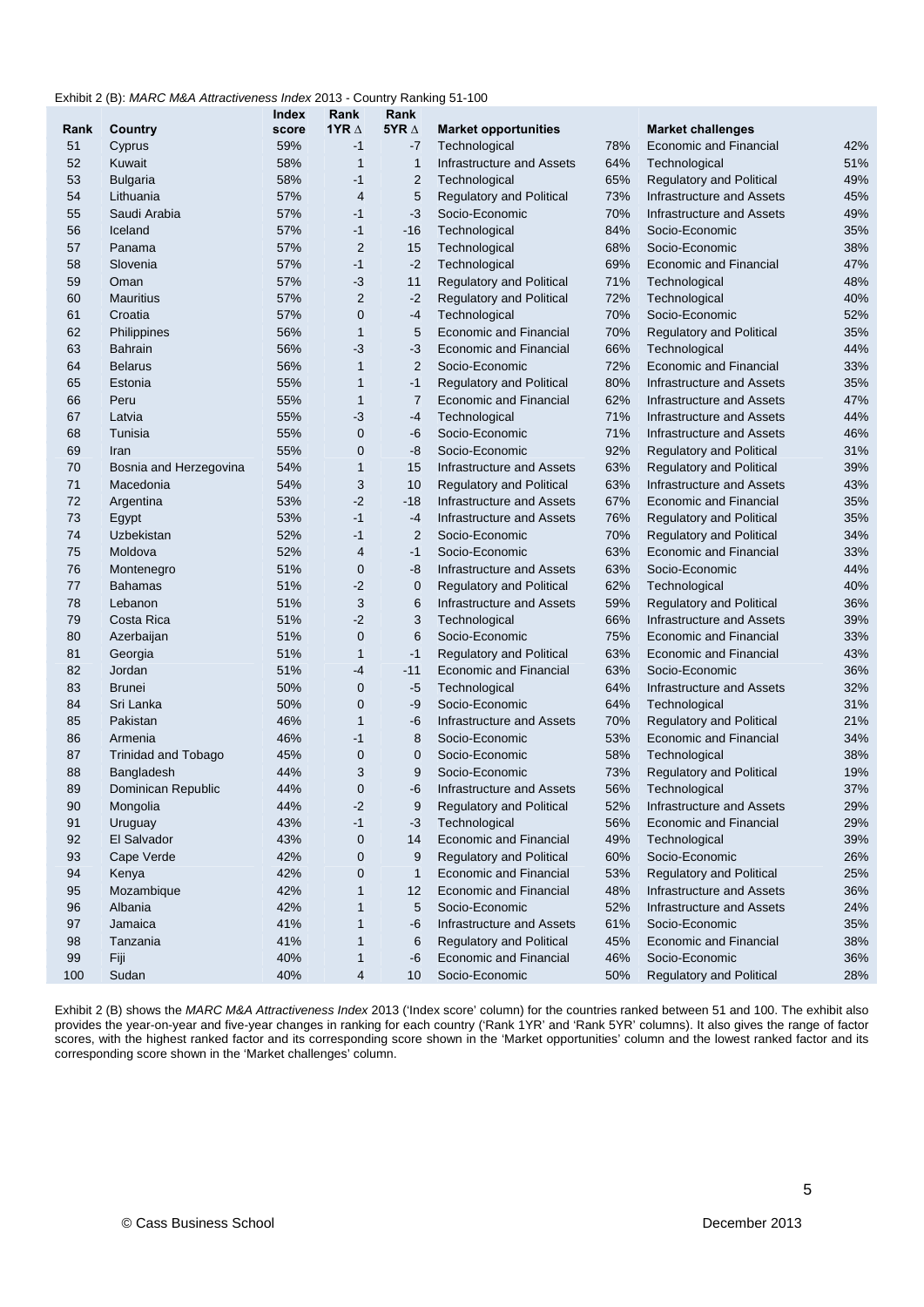## *Regional M&A Attractiveness*

xhibit 3 provides regional rankings by using the *MARC M&A Attractiveness Index* for 2013. It presents the changes xhibit 3 provides regional rankings by<br>using the *MARC M&A Attractiveness*<br>*Index* for 2013. It presents the changes<br>in the rankings compared to the previous update in 2012 and over the last five years, as per the rankings in the Movers and Shakers section. The 'Market opportunities' and 'Market challenges' columns give the factor range for each region, with the highest ranking factor group being presented as the region's most attractive feature or opportunity, whereas the lowest ranked factor group is shown as the major challenge which regions face.

The exhibit provides the scores for all regions, showing the more mature regions at the top and the less developed at the bottom. Unsurprisingly, North America  $(1<sup>st</sup>)$  and Western Europe  $(2^{nd})$  are the highest ranked regions in terms of M&A attractiveness followed by Oceania  $(3^{rd})$  and Asia  $(4^{th})$ . The less mature regions are CEE/CIS  $(5<sup>th</sup>)$ , followed by the Middle East  $(6<sup>th</sup>)$ , Latin America  $(7<sup>th</sup>)$  and the last being Africa with the lowest index score of 47%, nearly half of the score of North America.

The high rankings of North America and Western Europe are mainly driven by the high level of infrastructure and assets in the top tier countries in Exhibit 2 (A). While the US and Canada are both in the top ten of the global index in 2013 representing the North American region, the UK, Germany, France, Spain, Portugal and Italy are the countries showing

improvements in infrastructure in the Western European region. Both Latin America and Africa have lower scores due to below par legal and political factors in Ghana, Egypt, Morocco, Sudan and Zimbabwe.

Exhibit 3 also shows the movements of the regions year-on-year as well as over five years in the rankings. While there are no changes for any region over the past year, the Middle East and Latin America swapped positions over the five-year period.

The slight improvement in the Middle East was mainly driven by a positive change in the regulatory and financial factors in Yemen, Iraq, Turkey and the UAE. More interestingly, the number of days needed for the completion of formalities and trading across borders has declined for both Yemen and Iraq over the five-year period. However, regulatory and political factors are seen as a drawback leading to a fall in the regional ranking index. The market challenge for Brazil, Bolivia, Colombia, Ecuador, Mexico, Paraguay and Venezuela remains regulatory and political. The increment in the number of days to complete formalities and trading across borders is seen as the main reason for a fall in the regulatory and political factor of Venezuela. Brazil faces an increasing number of days for registering properties while Paraguay faces a similar increase in the payment of taxes.

| Exhibit 3: MARC M&A Attractiveness Index 2013 - Regional (1-8 ) Ranking |  |  |
|-------------------------------------------------------------------------|--|--|

|                |                       | <b>Index</b> | Rank           | Rank         |                                   |     |                                   |     |
|----------------|-----------------------|--------------|----------------|--------------|-----------------------------------|-----|-----------------------------------|-----|
| Rank           | Country               | score        | 1YR $\Delta$   | 5YR $\Delta$ | <b>Market opportunities</b>       |     | <b>Market challenges</b>          |     |
|                | North America         | 86%          | 0              |              | Infrastructure & Assets           | 96% | Socio-economic                    | 78% |
| $\overline{2}$ | <b>Western Europe</b> | 76%          | 0              |              | Infrastructure & Assets           | 88% | Socio-economic                    | 65% |
| 3              | Oceania               | 75%          | 0              | 0            | <b>Regulatory &amp; Political</b> | 89% | Socio-economic                    | 64% |
| 4              | Asia                  | 73%          | $\overline{0}$ |              | Socio-Economic                    | 85% | Regulatory & Political            | 48% |
| 5              | CEE/CIS               | 65%          | 0              | 0            | Socio-Economic                    | 82% | <b>Regulatory &amp; Political</b> | 48% |
| 6              | Middle East           | 60%          | $\overline{0}$ |              | Socio-Economic                    | 67% | Technological                     | 52% |
|                | Latin America         | 59%          | 0              | -1           | Socio-Economic                    | 70% | Regulatory & Political            | 43% |
| 8              | Africa                | 47%          | 0              |              | Socio-Economic                    | 58% | <b>Regulatory &amp; Political</b> | 37% |

Exhibit 3 shows the *MARC M&A Attractiveness Index* 2013 ('Index score' column) for the regions ranked between 1 and 8. The exhibit also provides the year-on-year and five-year changes in ranking for each region ('Rank 1YR' and 'Rank 5YR' columns). It also gives the range of factor scores, with the highest ranked factor and its corresponding score shown in the 'Market opportunities' column and the lowest ranked factor and its corresponding score shown in the 'Market challenges' column.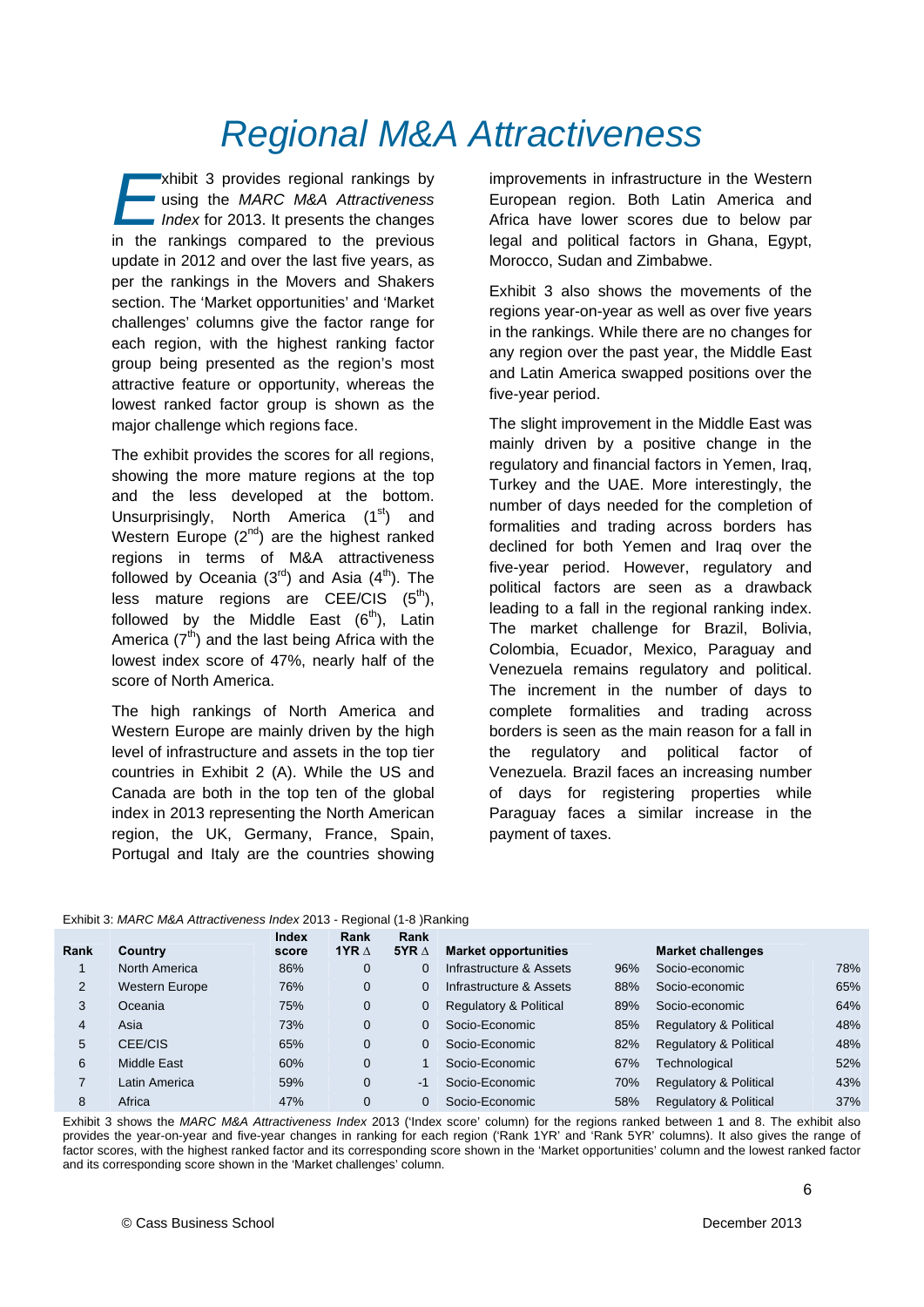# *Sample and Methodology*

he index is designed to evaluate the capacity of a given country to attract and sustain M&A activity. It is an The index is designed to evaluate the capacity of a given country to attract and sustain M&A activity. It is an equally-weighted average composition of five factor groups: Regulatory and Political, Economic and Financial, Technological, Socioeconomic, and Infrastructure and Assets. Each factor group percentage is an equally-weighted average of a number of sub-factor percentile scores, ranging from two to nine (Exhibit 4). The full index includes ratings for 131 countries.<sup>1</sup>

### *Index data*

As discussed previously by a number of authors, there are macroeconomic, microeconomic, institutional and socioeconomic developments which a country must undergo in order to become an established M&A market. The macroeconomic issues include a country's growth, fiscal policy and government spending on industrial development such as R&D and infrastructure. Tightly controlled economies are more likely to be slow to adapt to changes in market conditions and innovation. The microeconomic issues which affect M&A attractiveness include the structure of a country's industry (i.e., its breadth, maturity and prosperity) and the level of development of its financial market (i.e. the stability of its debt yields and size of its risk premia). Institutional developments, such as the sophistication of the banking system and development of the stock market, are pivotal to securing finance for deals. The soundness and reliability of the judiciary system in the local country diminishes the risk of expropriation of wealth, which is another important aspect for foreign investors. Key socio-economic issues which affect a country's attractiveness and the

long-term sustainability of business investment include the size and demographics of the population. An ageing population, for example, will have a significant effect on future domestic consumer spending, both in terms of volume and habits. The sources of the sub-factor data shown in Exhibit 4 are all publicly available, which ensures the ability to update the index annually. For each factor, a recognised survey, report or database was identified and percentiles were calculated based on the full sample of the particular dataset. Percentiles are used as, for many of the factors, the potential scale is indefinable and the distribution of countries is not even or normal. Consequently, the calculation of percentiles has been made depending on distributions rather than the full (potential) scale.

### *Deal data*

The M&A data used in this report is sourced from the SDC Platinum database and has been restricted to include only deals in which there has been a change in ownership (controlling or non-controlling stakes) from one firm to another, i.e. excluding spin-offs, recapitalisations, self-tenders, exchange offers, repurchases and privatisations.

## *Restriction of factors*

The index aims to cover all of the areas of a country's development which are relevant for M&A attractiveness purposes. However, some indicators of importance, such as the development of the domestic bond market or level of education, have not been included due to issues of data availability. There will inevitably be other relevant factors which have not been included, especially considering the global coverage of information and differences between geographical regions. However, the index does provide a robust illustration of M&A attractiveness on a country level and will function as a starting point for a discussion around deal-making in lesser known markets.

 $1$  Note that the index data and methodology is identical to *MARC M&A Attractiveness Index* 2012. We also restrict the number of countries by including countries with M&A data (change of control/majority). The 131 countries ranked in the 2013 version of the index all have data for GDP size from the IMF's 'World Economic Outlook Database' of April 2013 and for deal value activity in 2012.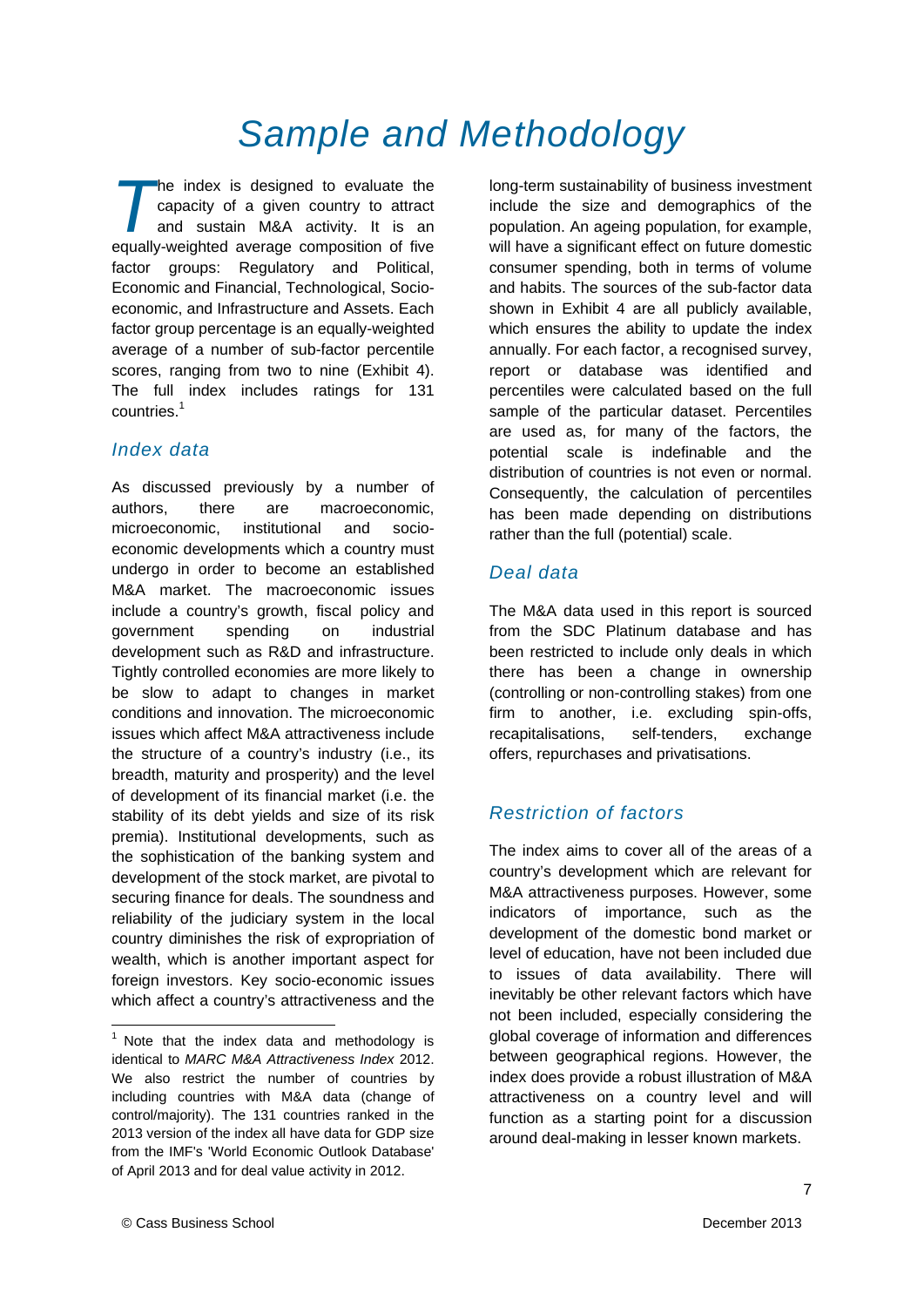#### Exhibit 4: *MARC M&A Attractiveness Index* data

| Factor group                       | Sub-factor                                | End of data<br>period <sup>2</sup> | Source                                             |
|------------------------------------|-------------------------------------------|------------------------------------|----------------------------------------------------|
|                                    | Rule of law                               | 2011                               | The World Bank 'Governance Matters 2012'           |
|                                    | <b>Completion formalities</b>             | 2013                               | Doing Business 2013 - Economy rankings             |
|                                    | Registering property                      | 2013                               | Doing Business 2013 - Economy rankings             |
|                                    | Paying taxes                              | 2013                               | Doing Business 2013 - Economy rankings             |
| <b>Regulatory</b><br>and Political | Trading across borders                    | 2013                               | Doing Business 2013 - Economy rankings             |
|                                    | Enforcing contracts                       | 2013                               | Doing Business 2013 - Economy rankings             |
|                                    | Political stability                       | 2011                               | The World Bank 'Governance Matters 2012'           |
|                                    | Sovereign debt rating                     | <b>LY</b>                          | Fitch 'Complete Sovereign Rating History 2012'     |
|                                    | Control of corruption                     | 2011                               | The World Bank 'Governance Matters 2012'           |
|                                    | <b>GDP</b> size                           | 2013-17                            | IMF's 'World Economic Outlook Database' April 2013 |
|                                    | GDP growth - CAGR                         | $2013 - 17^{3}$                    | IMF's 'World Economic Outlook Database' April 2013 |
| <b>Economic</b><br>and Financial   | Inflation                                 | 2013-17                            | IMF's 'World Economic Outlook Database' April 2013 |
|                                    | Stock market capitalisation as % of GDP   | LY                                 | World Bank's 'World Development Indicators'        |
|                                    | Private credit provided as % of GDP       | <b>LY</b>                          | World Bank's 'World Development Indicators'        |
|                                    | High-technology exports                   | 2011                               | World Bank's 'World Development Indicators'        |
| <b>Technological</b>               | Innovation                                | 2011                               | World Intellectual Property Organisation           |
|                                    | Internet users per 100 people             | 2011                               | World Bank's 'World Development Indicators'        |
| Socio-                             | Population size                           | 2013-17                            | IMF's 'World Economic Outlook Database' April 2013 |
| economic                           | Population aged 15-64 (% of total)        | LY                                 | World Bank's 'World Development Indicators'        |
|                                    | Registered companies (>\$1m total assets) | 2012                               | Orbis (Bureau von Dijk) database                   |
| <b>Infrastructure</b>              | Container port traffic (TEU) <sup>4</sup> | 2011                               | World Bank's 'World Development Indicators'        |
| and Assets                         | Railway lines (km)                        | 2011                               | World Bank's 'World Development Indicators'        |
|                                    | Paved roads as % of total roads           | 2010                               | World Bank's 'World Development Indicators'        |

 2 'LY' stands for 'Latest Year available'. '2013-17' indicates an average from 2013 to 2017 (estimated).

 $3$  Compounded annual growth rate between 2013 and 2017 (estimated).

<sup>&</sup>lt;sup>4</sup> Twenty-foot equivalent unit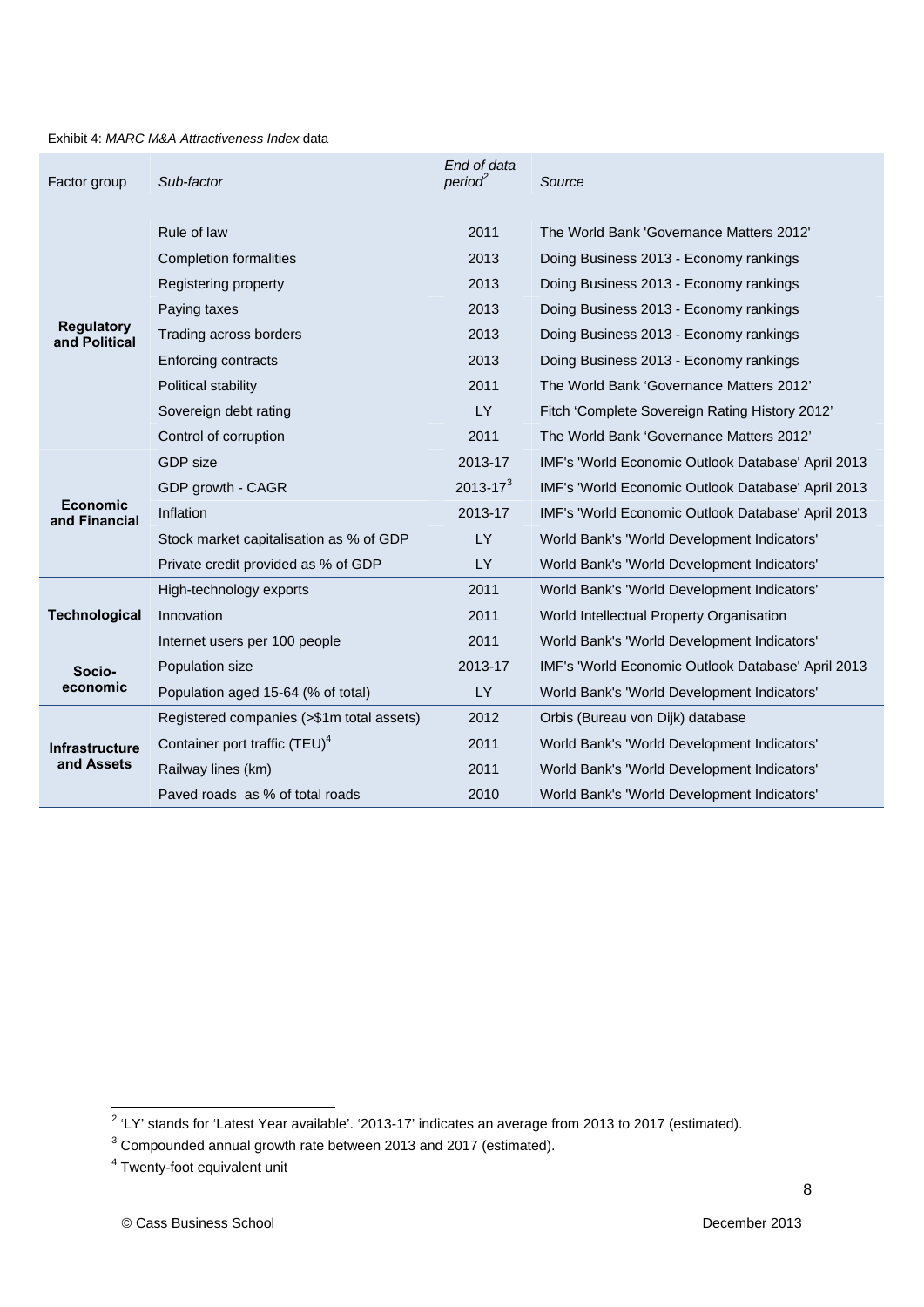### *Notes on Authors*

**Anna Faelten**, Deputy Director at the M&A Research Centre (MARC). She was previously the editor of *Deal Monitor* and has recently completed an Executive MBA programme at Cass Business School.

**Valeriya Vitkova**, provided additional research assistance. She is a MARC researcher, currently pursuing a PhD programme with a focus on Corporate Finance at Cass Business School.

**Dr Naaguesh Appadu**, MARC researcher who recently completed a PhD on *The Determinants of the Fixed and Floating Rate Debt: a case for UK non-financial firms* at Middlesex University.

**Martina Vasileva,** provided additional research assistance. She is a recent graduate from the MSc Supply Chain, Trade and Finance programme at Cass Business School.

**Scott Moeller,** Director of MARC and Professor in the Practice of Finance. His research and teaching focuses on the full range of mergers and acquisitions activities.

**Contact: cassmarc@city.ac.uk**